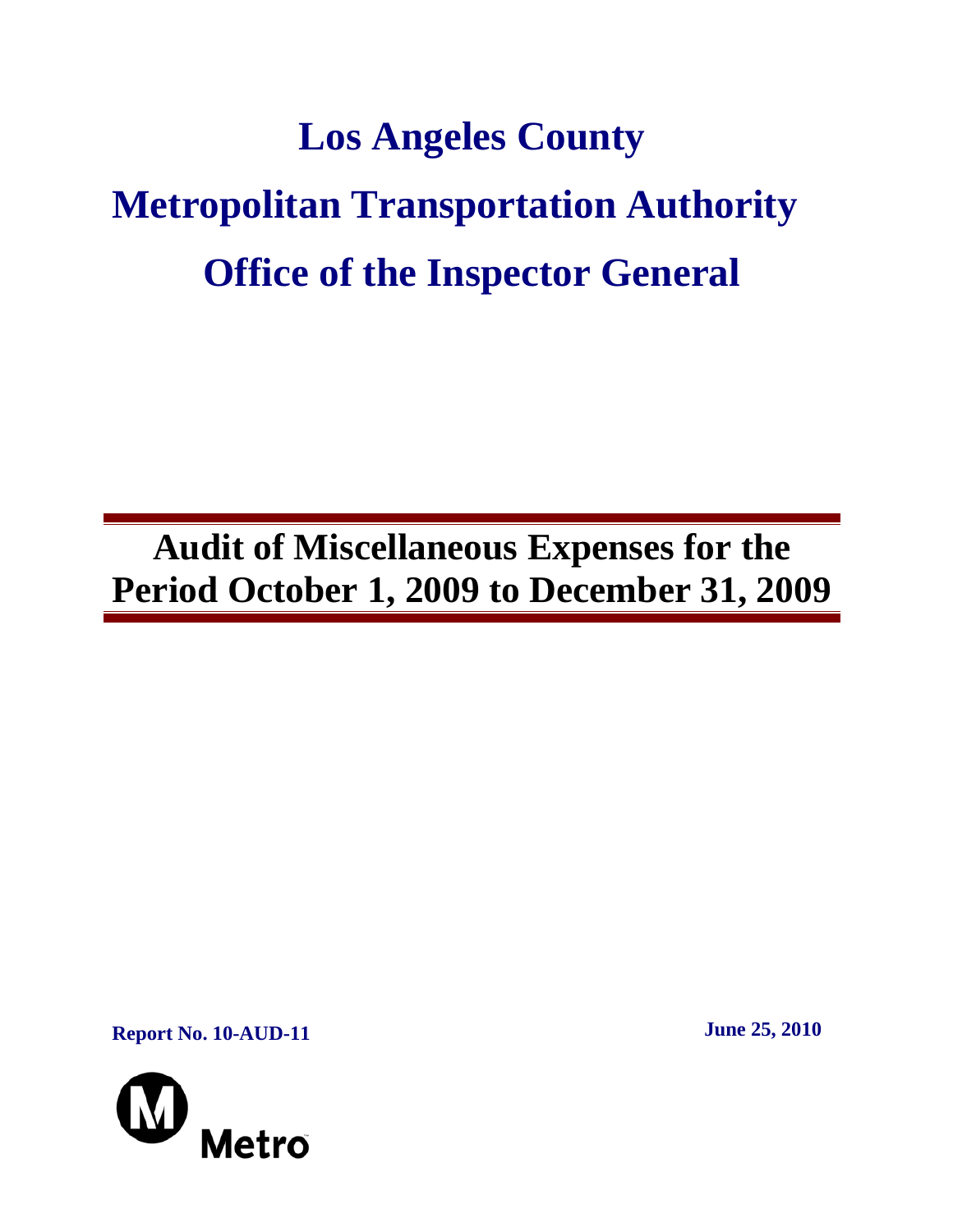

Los Angeles, CA 90017

**DATE:** June 25, 2010

**TO:** Board of Directors Chief Executive Officer

retomy

- **FROM:** *Jack Shigetomi* Deputy Inspector General - Audits
- **SUBJECT: Audit of Miscellaneous Expenses for the Period October 1, 2009 to December 31, 2009 (Report No. 10-AUD-11)**

## **INTRODUCTION**

This report covers the period October 1, 2009 to December 31, 2009. Our Audit of Miscellaneous Expenses was performed pursuant to Public Utilities Code (PUC), Section 130051. The Section requires that the Inspector General report quarterly to the Los Angeles County Metropolitan Transportation Authority (Metro) Board of Directors on certain miscellaneous expenses such as travel, meals and refreshments, private club dues, and membership fees.

## **OBJECTIVES AND SCOPE OF AUDIT**

The objectives of the audit were to determine whether sampled expenses were:

- Reasonable and in accordance with policies.
- A Adequately supported with receipts, proper approvals, and other appropriate documentation.

The audit included review of seven general ledger expense accounts such as Training, Business Meals, Mileage/Parking, Schedule Checker, Seminar and Conference Fees, Business Travel, and Other Miscellaneous Expenses. For these seven accounts, expenditures totaled \$1,250,958 during October 1, 2009 through December 31, 2009 after excluding transactions that were \$200 or less, adjustments, and credits. We statistically selected 47 expenditures totaling \$73,805 for review, see Attachment A for details. The statistical procedures we applied resulted in no transactions being selected for accounts Relocation and Employee Activities for the quarter.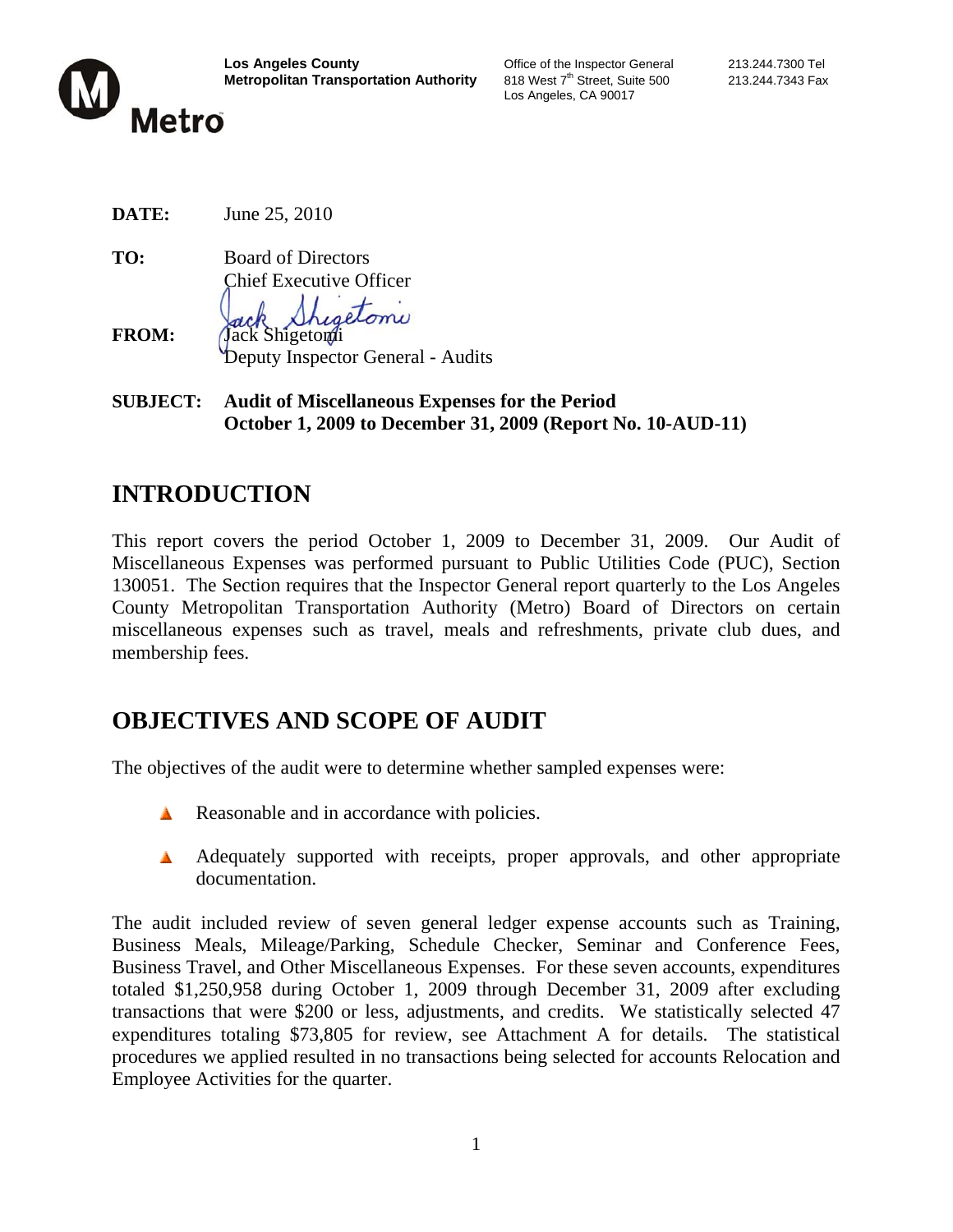The audit was conducted in accordance with Government Auditing Standards and included such tests of the procedures and records, as we considered necessary under the circumstances. During the audit, we did not test the reliability and accuracy of the Financial Information System, which processed the transactions we reviewed. Our conclusions are based on the audit results of the transactions reviewed during this audit.

## **RESULTS OF AUDIT**

The expenses we reviewed for the period October 1, 2009 through December 31, 2009 generally complied with policies, were reasonable, and were adequately supported.

However, we found that Metro Purchase Cardholders were inconsistently assigning statement reference numbers to each credit card transaction listed on the Monthly Purchase Card Log, the credit card Bank Statement, and receipts or invoices. For example, one cost center used the 23 digit US Bank Reference Number, another cost center used the transaction post date, and three cost centers used self-assigned sequential numbers beginning with 1 each month. Assigning inconsistent P-card purchase reference number to each purchase on the Monthly Purchase Card Log, Bank Statement, and receipts impedes the review, reconciliation, and approval process of the credit card purchases.

We discussed this matter to the Contract Administration Manager, Procurement. He stated that he has been providing training to cost centers to use the self-assigned method, in which cost centers should simply number the transactions sequentially on the Monthly Purchase Cared Log 1, 2, etc., then use this same number on the monthly credit card statement and on the accompanying receipt (see Attachment B for example).

We reviewed the Metro Purchase Card Program procedures on Metro Intranet and found that the procedures for assigning reference numbers are confusing and need clarification. Specifically, the procedures state:

*A Monthly Purchase Card Log must be used to record all transactions, to reconcile with the Bank Statement, and to process payment authorization. The information must be typed and be typed and all fields must be completely filled out. The information required includes:* 

• *A Bank Statement Reference Number must be assigned to each purchase. The number in this column corresponds to the number on the matching receipt. Use current year, statement month and item #. Example: 03-01-A (yr-mo-item)*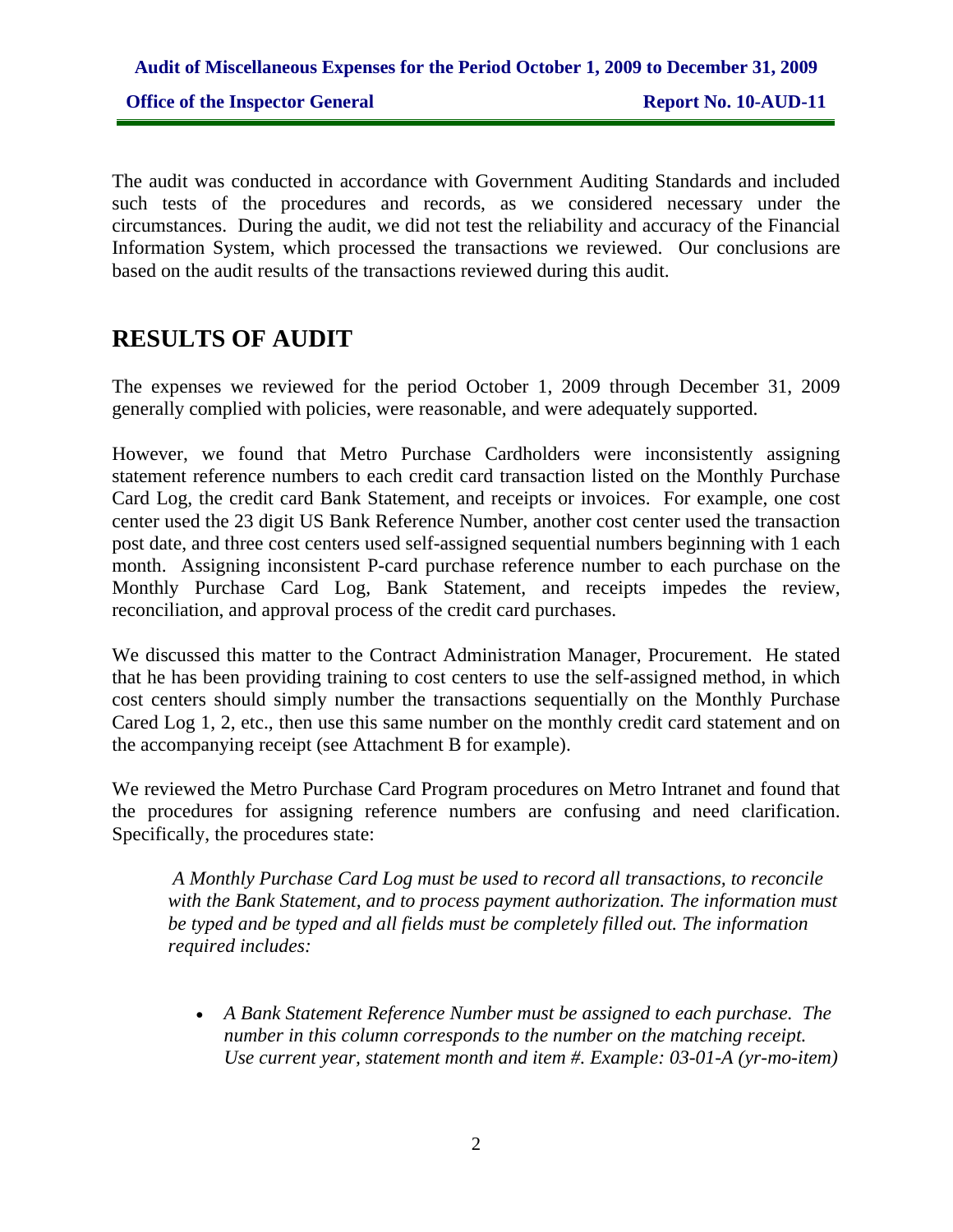## **Audit of Miscellaneous Expenses for the Period October 1, 2009 to December 31, 2009 Office of the Inspector General Report No. 10-AUD-11**

• *The Cardholder must add the assigned reference number to the top right corner of the receipt.* 

We discussed the above procedures with the Contract Administration Manager, Procurement. He agreed that the procedures need to be clarified and said: *"We're working on revisions to the website and will incorporate this. We want to simplify the instructions on a number of things."*

Since the Contract Administration Manager is taking action to clarify the Purchase Card Program procedures, this does not contain any recommendation concerning the above matter.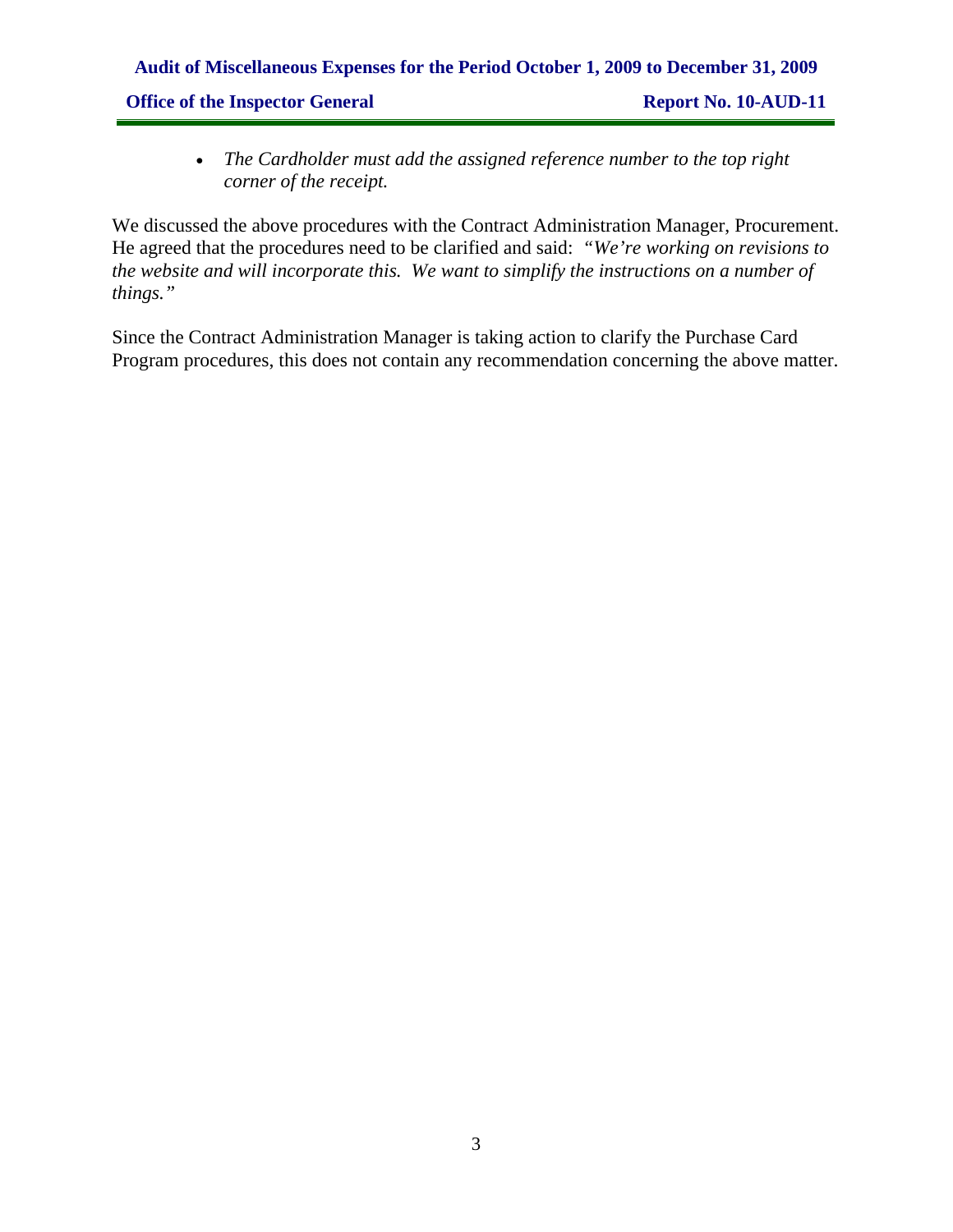# **Summary of Expenses Reviewed**

| <b>Account</b> | <b>Account Description</b>          | <b>Total</b><br><b>Amount</b> | <b>Sample</b><br><b>Amount</b> |  |
|----------------|-------------------------------------|-------------------------------|--------------------------------|--|
| 50213          | <b>Training Program</b>             | \$14,844                      | \$2,390                        |  |
| 50903          | <b>Business Meals</b>               | 44,317                        | 1,118                          |  |
| 50910          | Mileage/Parking                     | 3,047                         | 205                            |  |
| 50914          | <b>Schedule Checkers</b>            | 3,949                         | 207                            |  |
| 50915          | Seminar and Conference Fee          | 60,208                        | 10,445                         |  |
| 50917          | <b>Business Travel</b>              | 113,172                       | 12,094                         |  |
| 50999          | <b>Other Miscellaneous Expenses</b> | 1,011,421                     | 47,346                         |  |
|                | <b>Totals</b>                       | \$1,250,958                   | <u>\$73,805</u>                |  |
|                |                                     |                               |                                |  |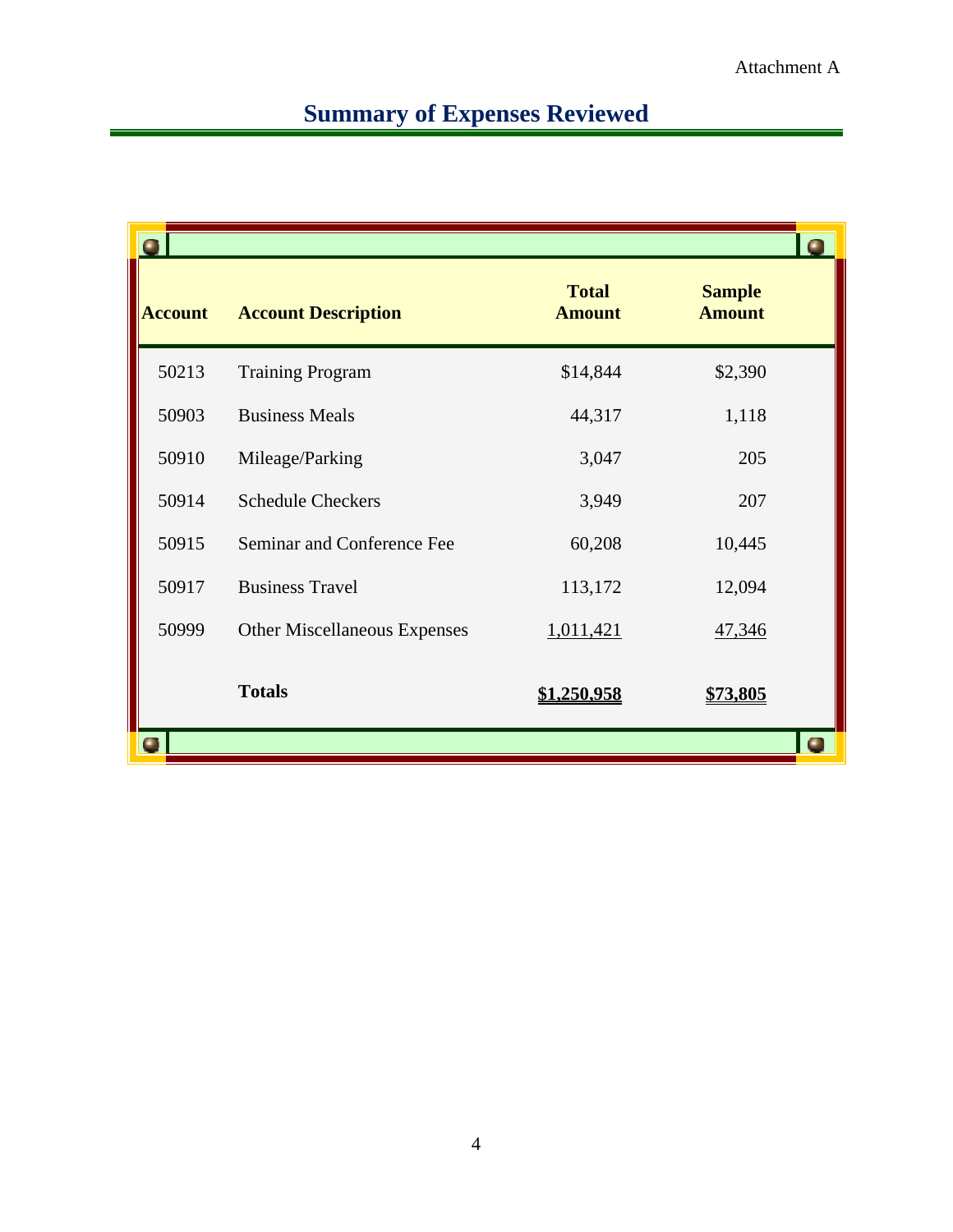| All fields must be completed and typed:<br><b>Business Unit Coordinator:</b><br><b>Business Unit Name:</b><br>To: |          | <b>XXXX</b> | Accounts Payable |                                                                                                                                                             | for the Month of May, 2010    | MONTHLY PURCHASE CARD LOG (Rev 010904) | LOS ANGELES COUNTY METROPOLITAN TRANSPORTATION AUTHORITY |                                 |                                                              |                                     |                              |                                           |
|-------------------------------------------------------------------------------------------------------------------|----------|-------------|------------------|-------------------------------------------------------------------------------------------------------------------------------------------------------------|-------------------------------|----------------------------------------|----------------------------------------------------------|---------------------------------|--------------------------------------------------------------|-------------------------------------|------------------------------|-------------------------------------------|
|                                                                                                                   |          |             |                  |                                                                                                                                                             |                               |                                        |                                                          |                                 |                                                              |                                     |                              |                                           |
|                                                                                                                   |          |             |                  |                                                                                                                                                             | Approving Official Name:      |                                        |                                                          |                                 |                                                              |                                     |                              |                                           |
|                                                                                                                   |          |             |                  |                                                                                                                                                             | Cardholder Name:              |                                        |                                                          |                                 |                                                              |                                     |                              |                                           |
|                                                                                                                   |          |             |                  |                                                                                                                                                             |                               |                                        |                                                          |                                 |                                                              |                                     |                              |                                           |
| <b>JO</b><br>STATEMENT<br>REF#                                                                                    | ACCT#    | PROJ#       | TASK#            | <b>DESCRIPTION, WORK ORDER,</b><br>PURPOSE                                                                                                                  | VENDOR                        | Purchase<br>Date of                    | <b>AMOUNT</b>                                            | itemization<br>mandatory<br>TAX | (SHIPPING,<br>HANDLING,<br>POSTAGE,<br><b>OTHER</b><br>ETC.) | AMOUNT<br><b>TOTAL</b>              | REC'D<br>DATE<br><b>ITEM</b> | ITEM / DATE<br><b>DISPUTED</b><br>OF CSQI |
| 1310                                                                                                              | 50999    | 100002 01   |                  | Desk plate                                                                                                                                                  | NAAG tag                      | 26-Apr                                 | 5.50<br>v                                                |                                 | 4.50<br>S                                                    | 10.00<br>m                          | 28-Apr                       |                                           |
| 1310                                                                                                              | 50213    | 10000201    |                  | Searching for Fraud training                                                                                                                                | Cal CPA                       | 18-May                                 | 415.00<br>ø                                              |                                 |                                                              | 415.00<br>$\boldsymbol{\mathsf{w}}$ | 18-May                       |                                           |
|                                                                                                                   |          |             |                  |                                                                                                                                                             |                               |                                        |                                                          |                                 |                                                              | w                                   |                              |                                           |
|                                                                                                                   |          |             |                  |                                                                                                                                                             |                               |                                        |                                                          |                                 |                                                              | ï<br>w                              |                              |                                           |
|                                                                                                                   |          |             |                  |                                                                                                                                                             |                               |                                        |                                                          |                                 |                                                              | ı<br>m                              |                              |                                           |
|                                                                                                                   |          |             |                  |                                                                                                                                                             |                               |                                        |                                                          |                                 |                                                              | ï<br>$\boldsymbol{\varphi}$         |                              |                                           |
|                                                                                                                   |          |             |                  |                                                                                                                                                             |                               |                                        |                                                          |                                 |                                                              | $\boldsymbol{\omega}$               |                              |                                           |
|                                                                                                                   |          |             |                  |                                                                                                                                                             |                               |                                        |                                                          |                                 |                                                              | w                                   |                              |                                           |
|                                                                                                                   |          |             |                  |                                                                                                                                                             |                               |                                        |                                                          |                                 |                                                              | ï                                   |                              |                                           |
|                                                                                                                   |          |             |                  |                                                                                                                                                             |                               |                                        |                                                          |                                 |                                                              | $v_2$ $v_3$                         |                              |                                           |
|                                                                                                                   |          |             |                  |                                                                                                                                                             |                               |                                        |                                                          |                                 |                                                              | $\mathbf{v}$                        |                              |                                           |
|                                                                                                                   |          |             |                  |                                                                                                                                                             |                               |                                        |                                                          |                                 |                                                              | w                                   |                              |                                           |
|                                                                                                                   |          |             |                  |                                                                                                                                                             |                               |                                        |                                                          |                                 |                                                              | s                                   |                              |                                           |
| <b>TOTAL:</b>                                                                                                     |          |             |                  |                                                                                                                                                             |                               |                                        | 420.50<br>n                                              | n                               | 4.50                                                         | 425.00<br>w<br>$\boldsymbol{\eta}$  |                              |                                           |
|                                                                                                                   |          |             |                  | rour signature verifies receipt of all merchandise (except as you noted above) and confirms that all expenditures were for valid business-related purposes. |                               |                                        |                                                          |                                 | n                                                            |                                     |                              |                                           |
| Card Holder Signature:                                                                                            |          |             |                  |                                                                                                                                                             | Approving Official Signature: |                                        |                                                          |                                 |                                                              |                                     |                              |                                           |
| Date:                                                                                                             | 6/1/2010 |             |                  |                                                                                                                                                             | Date:                         | 6/1/2010                               |                                                          |                                 |                                                              |                                     |                              |                                           |
|                                                                                                                   |          |             |                  |                                                                                                                                                             |                               |                                        |                                                          |                                 |                                                              |                                     |                              |                                           |

# **Monthly Purchase Card Log**

5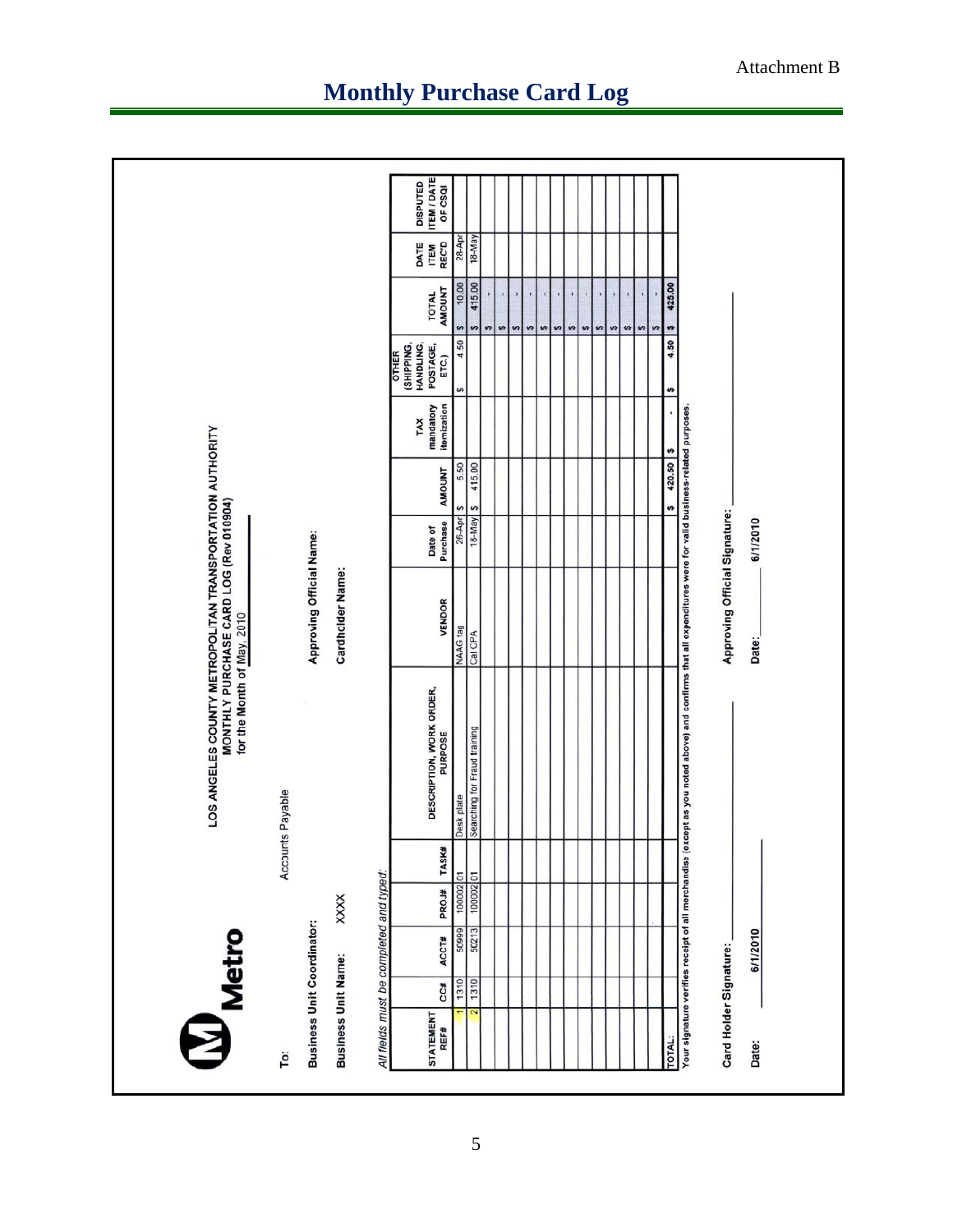## **Credit Card Bank Statement**

|                                                                                                                                                                                                 |                                         | <b>LACMTA</b>                                                                     |                                               |  |
|-------------------------------------------------------------------------------------------------------------------------------------------------------------------------------------------------|-----------------------------------------|-----------------------------------------------------------------------------------|-----------------------------------------------|--|
| <b>U.S BANCORP SERVICE CENTER</b><br>P.O. Box 6343<br>Fargo, ND 58125-6343                                                                                                                      |                                         |                                                                                   |                                               |  |
|                                                                                                                                                                                                 |                                         | <b>ACCOUNT NUMBER</b><br><b>STATEMENT DATE</b>                                    | $05 - 24 - 10$                                |  |
|                                                                                                                                                                                                 |                                         | <b>TOTAL ACTIVITY</b>                                                             | \$425.00                                      |  |
|                                                                                                                                                                                                 |                                         |                                                                                   |                                               |  |
| նի կիմբուկների կրոնվորների թվելի հետև<br>000018281 1 AT 0.357 106481602883470 P                                                                                                                 |                                         |                                                                                   | "MEMO STATEMENT ONLY"<br>DO NOT REMIT PAYMENT |  |
| 818 W 7TH STREET SUITE 500<br>MS 81 5 1<br>LOS ANGELES CA 90017-3463                                                                                                                            |                                         |                                                                                   |                                               |  |
| We certify that all purchases listed on this statement, unless annotated to the contrary, are true, correct and for<br>official business only. Payment is authorized.<br>$\Omega$<br>Cardholder | Approver                                | Date                                                                              |                                               |  |
| Ñ,                                                                                                                                                                                              | <b>NEW ACCOUNT ACTIVITY</b>             |                                                                                   |                                               |  |
| POST<br><b>TRAN</b><br>DATE<br>DATE<br><b>TRANSACTION DESCRIPTION</b>                                                                                                                           |                                         | <b>REFERENCE NUMBER</b>                                                           | <b>MCC</b><br><b>AMOUNT</b>                   |  |
| $04 - 26$<br>NAAG TAG 801-5629400 UT<br>$04 - 27$                                                                                                                                               |                                         | 24755410116731164549478                                                           | 7399<br>10.00                                 |  |
| PUR ID: 1 TAX: 0.00<br>$0.5 - 19$<br>$05-18$                                                                                                                                                    | CALIFORNIA CPA EDUCATION 800-9225272 CA | 24717050139121393679136                                                           | 8699<br>415.00                                |  |
| PUR ID: L1557558364 TAX: 0.00                                                                                                                                                                   |                                         |                                                                                   |                                               |  |
|                                                                                                                                                                                                 |                                         |                                                                                   |                                               |  |
|                                                                                                                                                                                                 |                                         |                                                                                   |                                               |  |
|                                                                                                                                                                                                 |                                         |                                                                                   |                                               |  |
|                                                                                                                                                                                                 |                                         |                                                                                   |                                               |  |
|                                                                                                                                                                                                 |                                         |                                                                                   |                                               |  |
|                                                                                                                                                                                                 |                                         |                                                                                   |                                               |  |
|                                                                                                                                                                                                 |                                         |                                                                                   |                                               |  |
|                                                                                                                                                                                                 |                                         |                                                                                   |                                               |  |
|                                                                                                                                                                                                 |                                         |                                                                                   |                                               |  |
|                                                                                                                                                                                                 | <b>ACCOUNT NUMBER</b>                   |                                                                                   | <b>ACCOUNT SUMMARY</b>                        |  |
|                                                                                                                                                                                                 |                                         |                                                                                   |                                               |  |
|                                                                                                                                                                                                 |                                         | PREVIOUS BALANCE                                                                  | \$.00                                         |  |
| 800-344-5696                                                                                                                                                                                    | <b>STATEMENT DATE</b><br>$05 - 24 - 10$ | <b>DISPUTED AMOUNT</b><br><b>PURCHASES &amp;</b><br><b>OTHER CHARGES</b><br>\$.00 | \$425.00                                      |  |
|                                                                                                                                                                                                 |                                         | <b>CASH ADVANCES</b>                                                              | \$.00                                         |  |
| <b>Default Accounting Code: 1310</b><br><b>CUSTOMER SERVICE CALL</b><br>SEND BILLING INQUIRIES TO:                                                                                              | <b>AMOUNT DUE</b>                       |                                                                                   |                                               |  |
| <b>OU.S. BANCORP SERVICE CENTER, INC.</b><br>BANK NATIONAL ASSOCIATION ND                                                                                                                       | \$0.00<br>DO NOT REMIT                  | <b>CASH ADVANCE FEE</b>                                                           | \$.00                                         |  |
| J. BOX 6335<br>FARGO, ND 58125-6335                                                                                                                                                             |                                         | <b>CREDITS</b>                                                                    | \$.00                                         |  |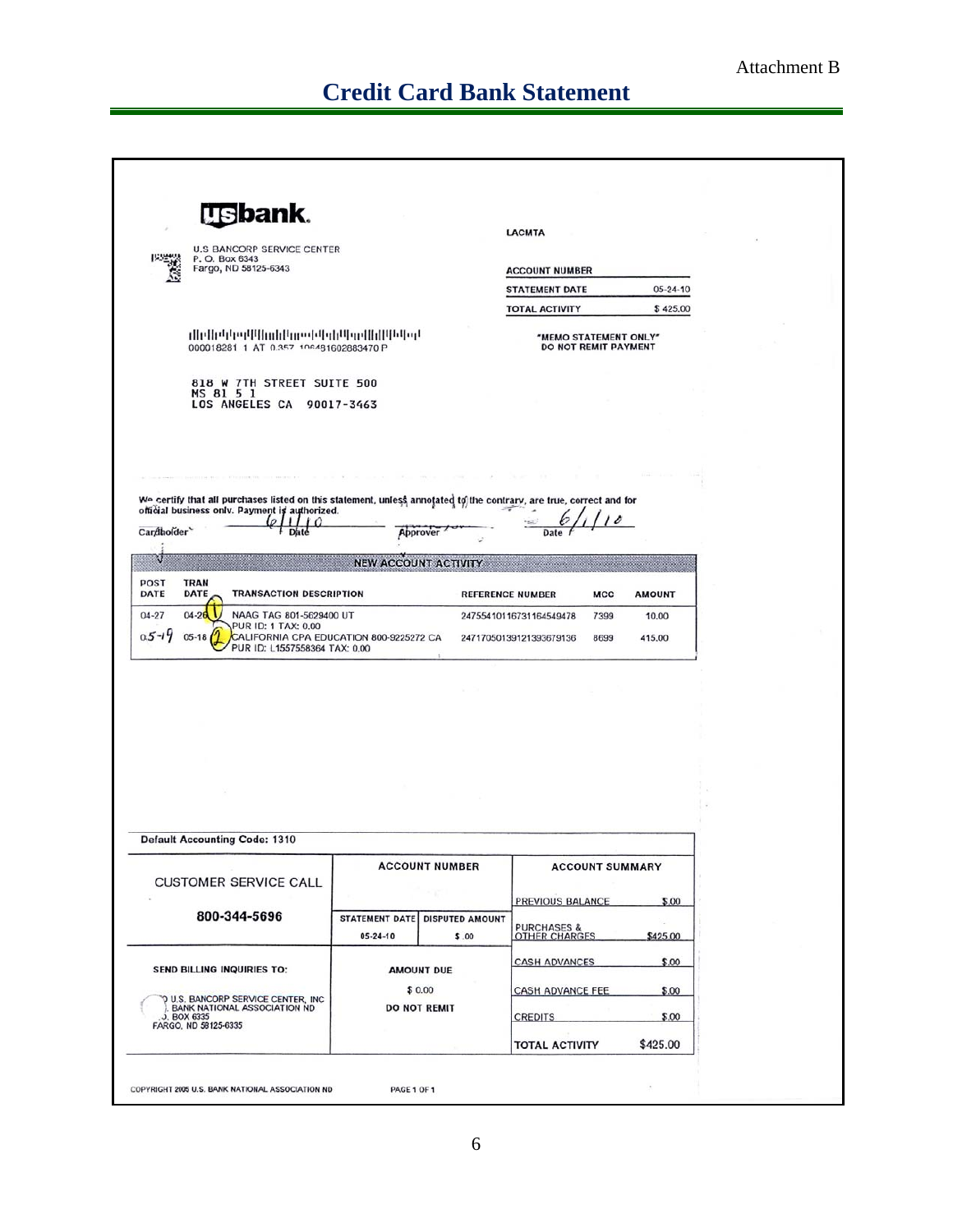# **Receipt/Invoice**

| Bill To:                          |                                           | · not another as good<br><b>NAAG TAG</b><br>8833 SOUTH REDWOOD ROAD STE A<br>WEST JORDAN, UTAH 84088<br>1-800-242-6224<br>FAX (801) 562-9408<br>LOCAL (801) 562-9400 | Ship To:                   | <b>INVOICI</b>                                                                         | Invoice #:00067429                                                                     |
|-----------------------------------|-------------------------------------------|----------------------------------------------------------------------------------------------------------------------------------------------------------------------|----------------------------|----------------------------------------------------------------------------------------|----------------------------------------------------------------------------------------|
|                                   |                                           |                                                                                                                                                                      |                            |                                                                                        |                                                                                        |
|                                   |                                           |                                                                                                                                                                      | CUST. PO#                  | <b>TERMS</b>                                                                           | DATE                                                                                   |
|                                   |                                           |                                                                                                                                                                      |                            | <b>Net 15</b>                                                                          | 4/26/2010                                                                              |
| QTY.                              | ITEM#                                     | <b>DESCRIPTION</b>                                                                                                                                                   | PRICE                      | DISC %                                                                                 | <b>TOTAL</b><br>TX.                                                                    |
| 1<br>$\mathbf{1}$<br>$\mathbf{1}$ | DP <sub>2</sub><br><b>HANDLING</b><br>1PH | DESK PLATE (2 LINE)<br><b>HANDLING CHARGES</b><br>POSTAGE & HAND (1-5)<br>RECEIVERE                                                                                  | \$5.50<br>\$1.00<br>\$3.50 |                                                                                        | \$5.50<br>\$1.00<br>\$3.50                                                             |
|                                   |                                           | OFC OF INSPECTOR GENER<br>×                                                                                                                                          |                            | <b>SALE AMOUNT</b><br><b>FREIGHT</b><br><b>SALES TAX</b><br><b>TOTAL</b><br>PAID TODAY | TAID ON CREDIT CARD<br>BALANCE \$0<br>\$10.00<br>\$0.00<br>\$0.00<br>\$10.00<br>\$0.00 |
|                                   |                                           |                                                                                                                                                                      |                            | <b>BALANCE DUE</b>                                                                     | 87<br>$3.11^{17}$<br>810,00 円                                                          |
|                                   |                                           |                                                                                                                                                                      |                            |                                                                                        |                                                                                        |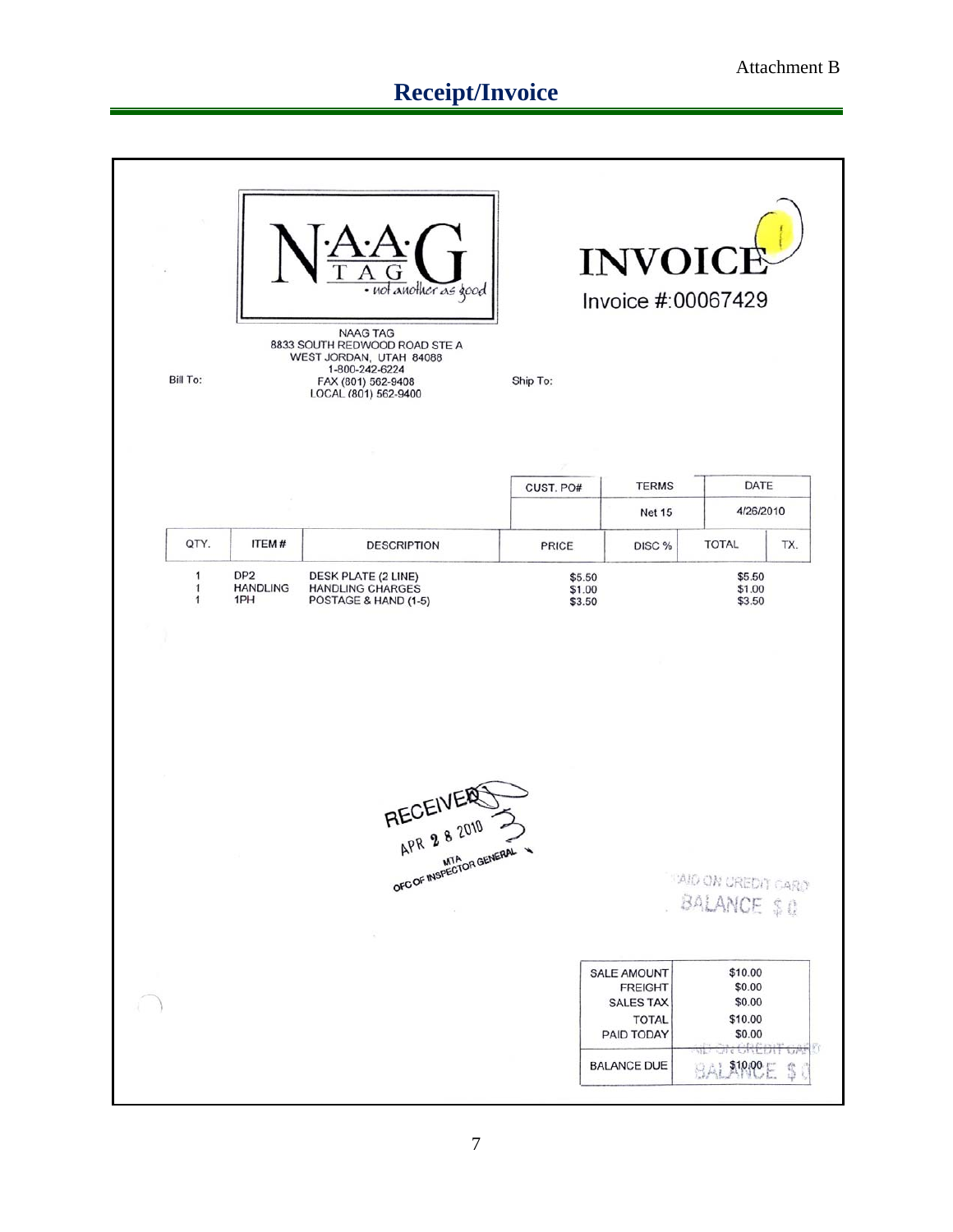# **Receipt/Invoice**

| Checkout                                                                                                                                                                             |                  |                      |            | Page 1 of 2 |
|--------------------------------------------------------------------------------------------------------------------------------------------------------------------------------------|------------------|----------------------|------------|-------------|
| CalCPA                                                                                                                                                                               | CalCPA EDUCATION |                      |            |             |
| <b>Checkout - Thank You!</b>                                                                                                                                                         |                  |                      |            |             |
| Thank you for submitting your payment online! If you provided an e-mail address, you will receive an e-mail<br>confirmation shortly.                                                 |                  |                      |            |             |
| Access your online course or online grading from My Online/Self Study from Manage My Account. Please<br>allow up to two business days for processing prior to accessing your course. |                  |                      |            |             |
| <b>Event Title</b>                                                                                                                                                                   |                  |                      | Fee        |             |
| Searching for Fraud: Assessing Risk and Addressing Red Flags                                                                                                                         |                  |                      |            |             |
| - nonmember rate                                                                                                                                                                     |                  |                      | \$415.00   |             |
| Standard Fee - \$415                                                                                                                                                                 |                  |                      |            |             |
|                                                                                                                                                                                      |                  |                      |            |             |
|                                                                                                                                                                                      |                  | <b>SHIPPING</b>      | \$0.00     |             |
|                                                                                                                                                                                      |                  |                      | TAX \$0.00 |             |
|                                                                                                                                                                                      |                  |                      |            |             |
|                                                                                                                                                                                      |                  | GRAND TOTAL \$415.00 |            |             |
| CONFIRMATION                                                                                                                                                                         |                  |                      |            |             |
| Name on Card                                                                                                                                                                         |                  |                      |            |             |
| Credit Card Type                                                                                                                                                                     | Visa             |                      |            |             |
| <b>Credit Card Number</b>                                                                                                                                                            |                  |                      |            |             |
| Amount charged                                                                                                                                                                       | \$415.00         |                      |            |             |
| Reference Number                                                                                                                                                                     | VLFF5CD6745C     |                      |            |             |
|                                                                                                                                                                                      |                  |                      |            |             |
|                                                                                                                                                                                      |                  |                      |            |             |
|                                                                                                                                                                                      |                  |                      |            |             |